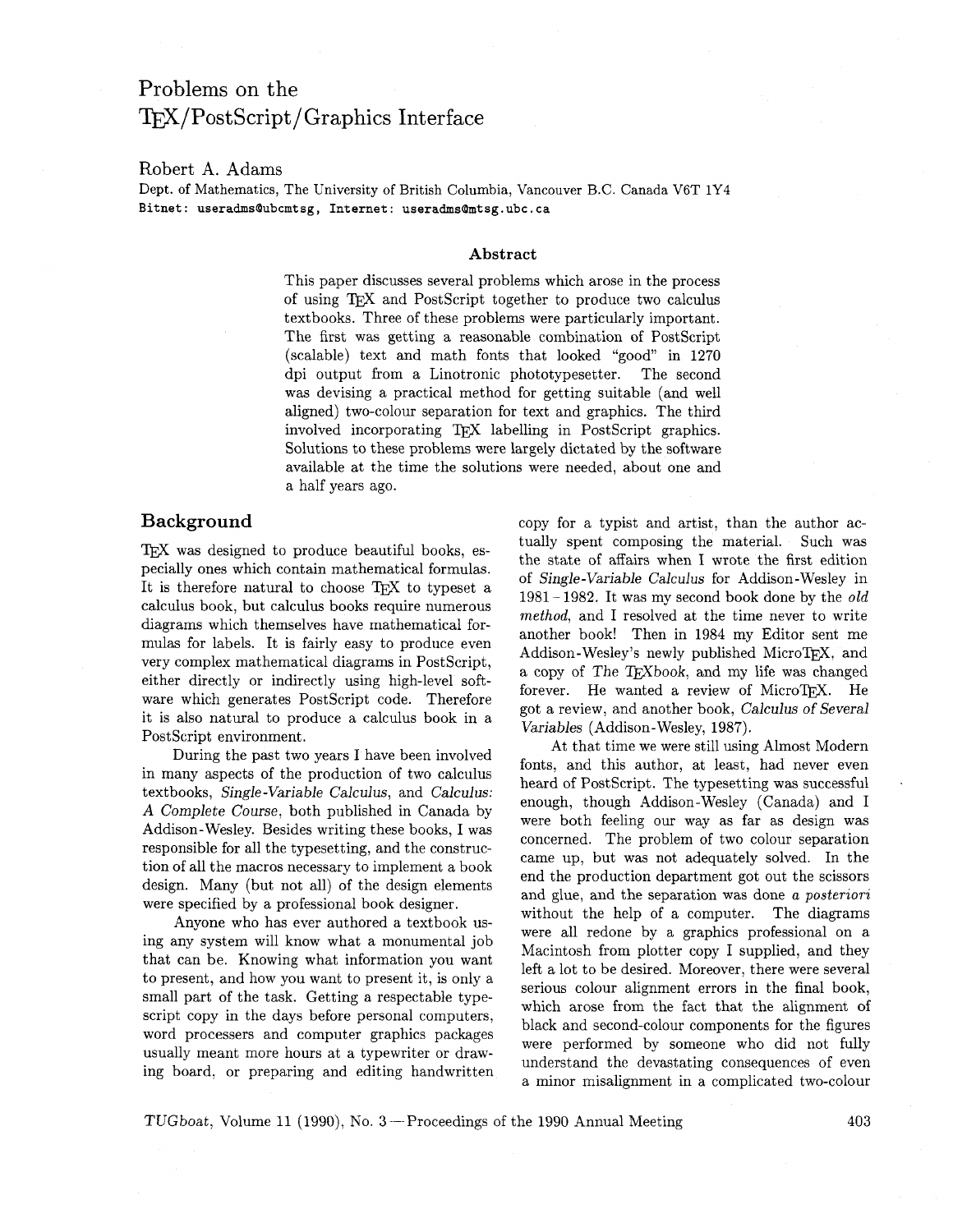figure. I decided at that time that if I ever did another book, I would try to have a system in which I could produce most of the figures and integrate them directly into the production files myself.

By the time Addison-Wesley had raised the issue of a new edition of Single-Variable Calculus, (mid 1988), I had become reasonably familiar with PostScript and had acquired a 300dpi PostScript printer for my PC system. I had also developed a preliminary but useful version of a two- and three-dimensional mathematical graphics program **MG** which produced the kinds of figures I use in my books. (I had used that software to generate rough plotter copy for the several variable book.) There were, however, some problems which still had to be solved. Of these, the most important were

- getting suitable fonts to use with TEX for doing mathematical typesetting in a PostScript environment.
- **0** devising a simple system for getting two-colour separation in text and graphics.
- geting T<sub>F</sub>X labels into my figures.

I will deal with each of these in turn.

## The Font Problem

At the outset I should say that my TFX setup two years ago consisted of an AT clone with colour EGA monitor, Addison-Wesley's MicroTFX, and (version 4.0 of) ArborText's **PREVIEW** and **DVILASER/PS**  driver programs. I had constructed a modified version of plain.tex called psplain.tex which used a hybrid of PostScript Times fonts for text mode material and Computer Modern math fonts for math mode material, with a few other minor modifications to clear up some problems which arise from the fact that TFX manufactures some symbols such as " $\neq$ " using elements from text and math families.

Copy at 300 dpi resolution obtained from psplain looked fine to me, and to my editors. However, a sample generated on a 1270 dpi Post-Script phototypesetter exposed the first serious problem. While the text mode material came out at 1270 dots per inch, the math mode material was still at 300 dots per inch, because **DVILASER/PS**  had downloaded raster patterns for the cmmi, cmex, and cmsy fonts into the PostScript file. I suppose we could have tried to obtain 1270 dpi versions of those fonts, but I had no access to METAFONT.

About that time, I was given a copy of some PostScript (scalable) versions of these fonts produced on a Macintosh using the **FONTOGRAPHER**  program, so we tried them. The combination again looked good at 300 dpi, but at 1270 dpi a new problem became apparent. The CM math fonts have considerably less weight than the Times family of text fonts. Here is a sample formula involving characters from both families. It is magnified (to 20 points) to show the difference in weights.

$$
\max\{a^j,x_k\} > \cos\psi
$$

The combination would not do at all. At this point I would have given a good deal for a working version of John Hobby's *MetaPost* program [Hobby, 1989], or any other program that would produce Post-Script outline fonts from METAFONT descriptions. I had a preprint copy Leslie Carr's paper [Carr, 1988] on converting METAFONT logfile output into a PostScript font description, but I was certain I was not a good enough programmer to implement it, at least not quickly.

A solution for this problem was finally found, and it was definitely a hack. The **FONTOGRAPHER**  program generates the characters of a PostScript outline font in a coded format which is preceeded in its output file by a PostScript prolog with definitions which enable the PostScript interpreter to understand the code and construct the character in the printer's memory. Being machine produced PostScript, even these definitions are a bit hard to read, but after some study I was able to conclude that the character outlines were merely being *filled*  (with black) rather than *stroked* with a PostScript pen. Lines 10 and 11 and 22 in this prolog began

#### /Fill{{fill}Cfill}def /Eofill{{eofill}Cfill}def

#### /Strokewidth **0** def

I altered the definition of the Fill and Eofill operators being used so that in addition it stroked the outline with a pen of a prescribed thickness. After some experimentation, I determined that the thickness should be about 0.22 points for a nominal 10 point font. Thus, the Postscript prolog for the outline fonts cmmi, cmsy, and cmex was modified to become

/Fill{{gsave fill grestore stroke} Cf i1l)def /Eofill((gsave eofill grestore stroke3Cfill)def

/Strokewidth 22 def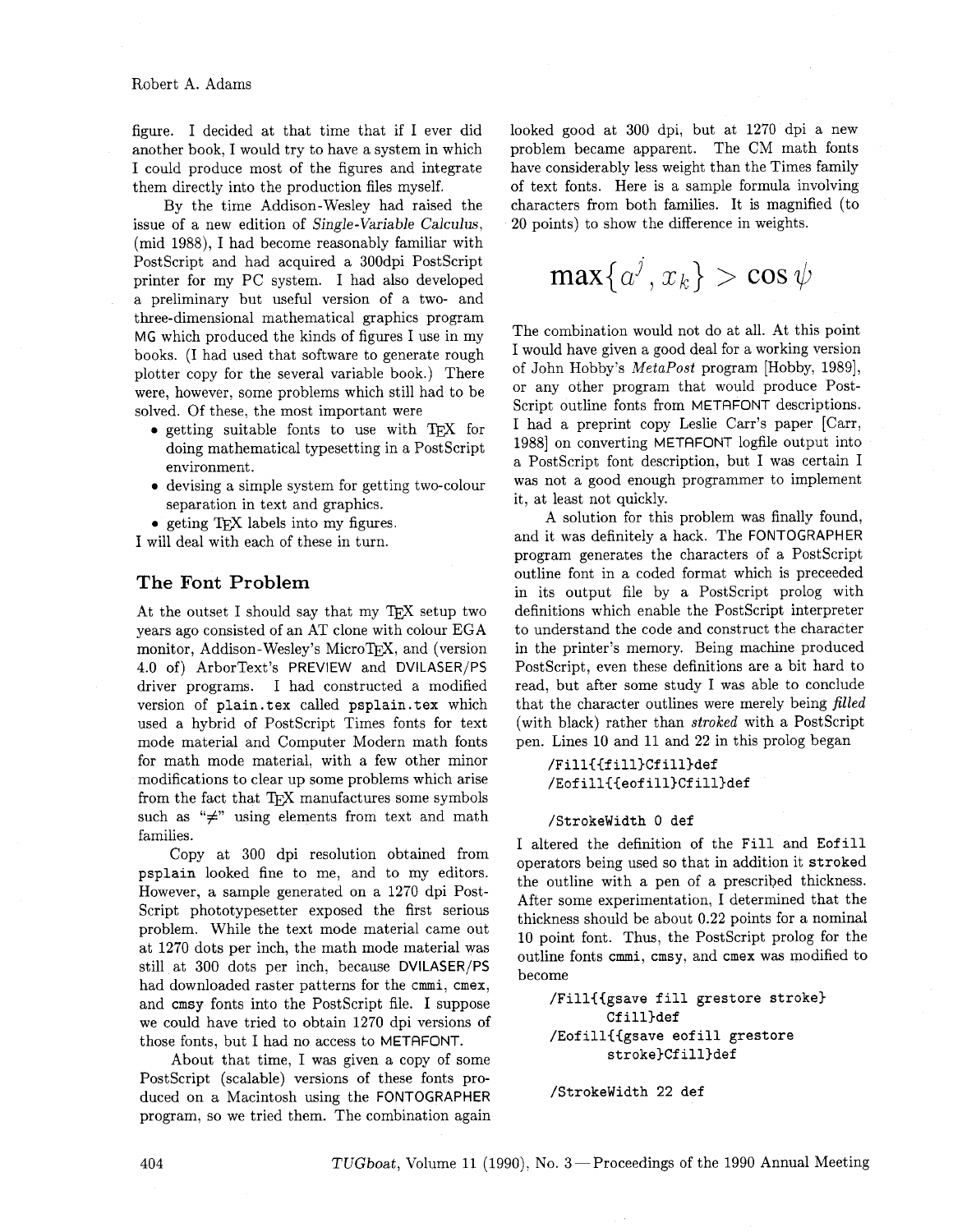(The Strokewidth variable is measured in thousandths of the nominal design size of the font.) Off went another test to the phototypesetter, this time successfully. Here is a sample of the output with the same mathematical formula shown earlier.

$$
\max\{a^j,x_k\} > \cos\psi
$$

I'm sure that experts in font design would find any combination of two such different typefaces as Times and Computer Modern aesthetically unsatisfactory, but the average mathematics student or instructor, and maybe even the average editor, does not. As so often happens in the real world, there was a problem which needed an immediate solution. While not ideal, an acceptable solution was found.

## The Colour Separation Problem

Most textbooks these days use two or even four or more colours to achieve greater visual impact. Several queries about how to accomplish this with TEX have appeared in TEX hax in the last few years (one was from me), and I have never seen an adequate response. Of course, in a sense SLITFX has solved the multi-colour problem by using blank fonts (which have TFM files corresponding to those of printing fonts but themselves print only blank characters. It has, however, never been clear to me how to obtain (or construct) such blank fonts. There is also the TFX \phantom command, but I'm not sure how that would react to a pagefull of text to be blanked out. (I admit, I've never tried.)

Ideally, one would like to arrange the following situation for two-colour separation. There should be defined two control words, \black and \red say, so that you would insert one of these words in the TFX source code at points where you wanted to switch from red to black or from black to red. There should also be defined at the beginning of the TEX source two Boolean controls, \printblack and \printred, which should be set to true or **false** according to whether "black" output, "red" output, or both combined is desired. There remains, however, the problem of how to get the nonprinting colour to leave blank areas on the page exactly corresponding to the material that would appear if it were printing.

I still do not know how to solve this problem using TEX, but there are fairly easy PostScript solutions. PostScript has a setgray operator which determines the gray-level of printing. Thus 0

setgray causes printing in black; I setgray causes printing in white, i.e. no printing at all unless the background is not white. Numbers between 0 and 1 result in different levels of gray. Define printblack and printred as PostScript Boolean variables which you set to true or false according to whether you want either or both colours to print. Then have the T<sub>F</sub>X \black and \red commands insert Post-Script operators black and red respectively, into the PostScript file via \special commands to the PostScript driver. The PostScript operator black could be defined as 0 setgray if printblack is true, and I setgray if printblack is false. A similar defintion is made for red.

The above solution works well for text (e.g. headings, boxes and such items where black and red are never overlaid), and it is clearly generalizable to more colours. However, it poses problems for graphic material. PostScript is designed so that graphic elements plotted later always obscure ones plotted earlier in regions of overlap. For example, in a figure where a red curve (or pink shaded region) crosses or overlaps an earlier plotted black curve (or gray shaded region), the red element will blank out those parts of the black element where it overlaps. This is not what you want! In the final copy black ink is quite opaque, red less so, and light shades of pink or gray are not at all opaque and should not blank out one another.

The solution to this problem was to redefine the PostScript operators black and red so that, depending on the values of printblack and printred, each translates the PostScript origin some large distance in one direction or another. This causes printing of the undesired colour to occur well outside the boundaries of the physical page, and thereby leaves the printed elements intact. The PostScript driver **DVILASER/PS** can insert some PostScript prolog code of its own at the beginning of the PostScript output file it creates from a TEX dvi file. In my installation, that prolog code begins

```
% SET THE FOLLOWING BOOLEAN SWITCHES true 
% FOR WHICHEVER "COLOUR" OF OUTPUT IS 
% DESIRED. SET BOTH TO true TO PRINT 
% BOTH COLOURS SIMULTANEOUSLY. DO NOT 
% SET BOTH SWITCHES false AT THE SAME TIME 
% 
/printblack { true 3 def 
           { true } def
% 
/rred { printred {O setgray) (1 setgray 
        ifelse ) def 
/bblack { printblack (0 setgray) 
        {1 setgray) ifelse ) def 
% 
/black { bblack firstswitch
```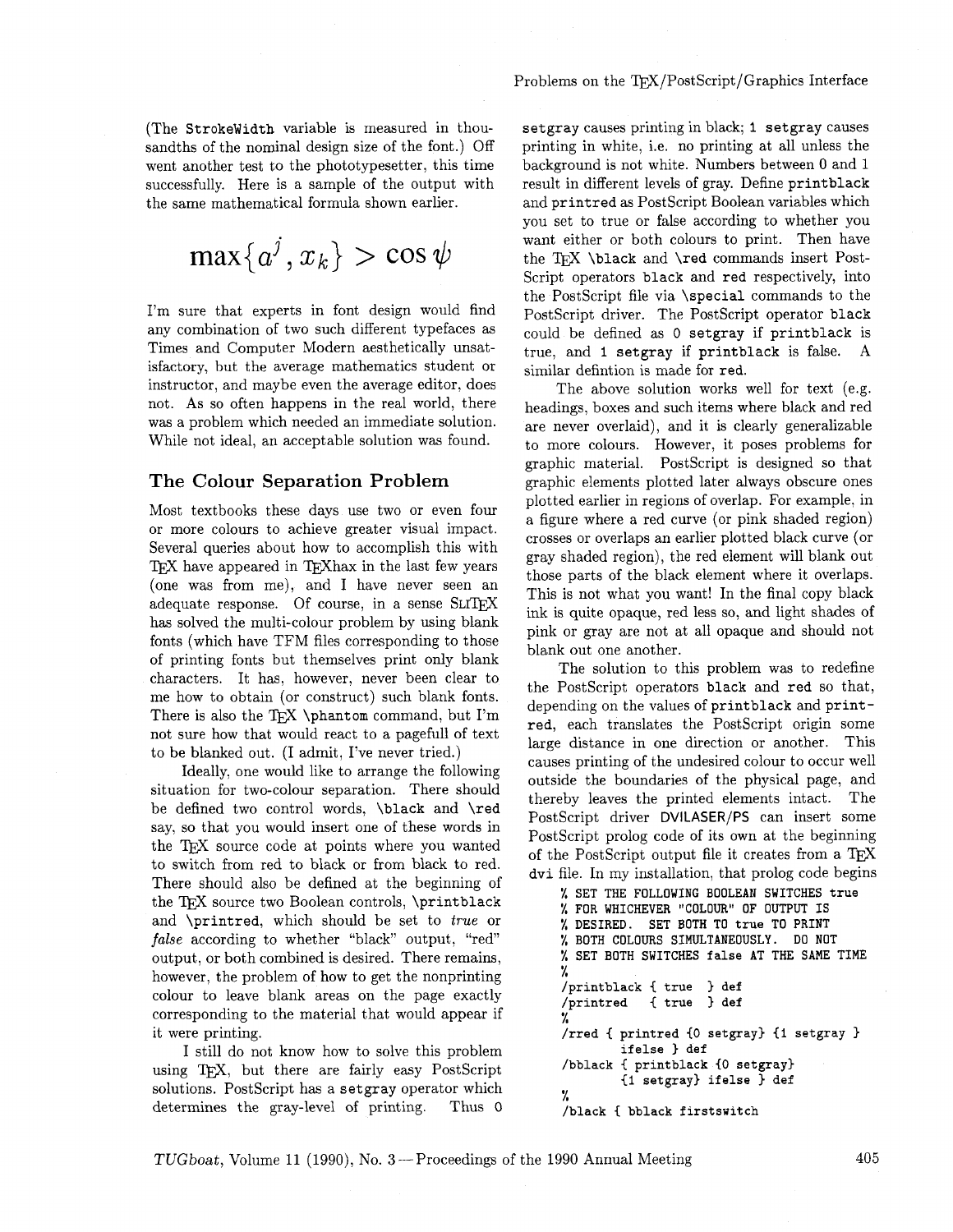```
{/doingblack {true) def 
 printblack not {5000 5000 translate 
  /firstswitch {false} def} if }{ doingblack not {5000 5000 translate 
  /doingblack {true) def ) if 1
  ifelse ) def 
% 
/red { rred firstswitch 
  {/doingblack {false) def 
  printred not {-5000 -5000 translate 
  /firstswitch {false) def) if ) 
  { doingblack (-5000 -5000 translate 
  /doingblack (false) def ) if ) 
  ifelse ) def 
% 
/setoldgray { currentgray dup 
  /oldgray exch def ) def 
% 
/restoregray { oldgray setgray } def
% 
/fixblack { setoldgray pop 0 setgray ) def 
% 
/maxgray { dup /newgray exch def
  setoldgray ge {newgray) {oldgray) 
  ifelse setgray ) def
```
These definitions are a little complicated, probably more so than absolutely necessary to achieve the desired effect. The definitions of setoldgray, The definitions of setoldgray, fixblack, and restoregray are made to facilitate the printing of crop marks, registration crosshairs, and manuscript header information outside the margins of what will be the final trimmed page, on all printed pages regardless of the settings of printblack and printred. The operator maxgray is useful when colour separating shaded figures.

These PostScript definitions are accessed in the T<sub>EX</sub> source code by means of the following control words defined at the beginning of the macro file containing all the macros for the book.

```
% SVC-PS.TEX 
\frac{\gamma}{\gamma}Format for Calculus Book
% (Postscript Version) 
     R. Adams revised 15 Dec 89
% 
% first some defs to set up 
% Postscript for two colours
\def\red(\special{ps:: rred )) 
\def\black(\special{ps:: bblack 1) 
\def\fixblack{\special(ps:: 
  bblack fixblack )) 
\def \restoregray(\special{ps: : 
  restoregray )) 
\def\logo{\hbox tol7pt(\special(ps:: 
  rred logo bblack)\hfil)) 
\def\regmark(\hbox to60pt(\special{ps:: 
  regmark)\hfil))
```
Here logo and regmark are PostScript procedures which produce a logo character for use in section headings in the book, and the registration crosshairs mentioned above. To illustrate the use of \red and \black in the TFX source, here is the definition of the macro \examp used to introduce examples in the book.

```
\long\outer\def\examp #l\par{\penalty-200 
  \vskip 12pt plus 2pt minus2pt 
  \global\advance\itemno by1 
  \noindent \llap{{\exampf ont \red EXAMPLE 
  \itemlabel\hskiplpc\black))#1)
```
The word "EXAMPLE" and its label number are printed in red in the left margin. The \makeheadline macro illustrates the use of **\fixblack** to ensure that the crop marks \ulc and \urc, and headline material outside the crop boundaries print regardless of which colour is printing. Exceptions are the words "black" which is printed only if black is printing, and "colour" which prints only if colour is printing.

```
\def\makeheadline(\vbox to Opt{% 
  \vskip-82pt\hbox to\pagewidthI% 
    \fixblack\kern-196pt\copy\ulc 
    \qquad\raise12pt\hbox(% 
      \figfont ADAMS: 
      Single-Variable Calculus 
      chapter \number\chapno\ -- page 
      \number\pageno\quad 
      \red colour \black black 
      \fixblack\quad\today) \quad 
    \raise12pt\regmark 
    \hfill\rlap{\kern42pt\copy\urd 
    \restoregray) 
  \vskip26pt 
  \hbox to\pagewidthI\the\headline)\vss) 
  \nointerlineskip)
```
This system for colour separation works well. In PostScript code for figures, one inserts the PostScript operators red and black where colour changes are desired.

## **Labels on PostScript Graphics**

In a calculus textbook mathematical graphics, both two and three dimensional, are a very important tool for presenting information and making it intelligible to the student. Most such graphics require labels involving mathematical formulas, sometimes almost as complicated from a typesetting point of view as the formulas appearing in the text. It is therefore very helpful to be able to use TEX to label figures. Most commercial software programs which produce mathematical graphics do not support this capability yet. On the other hand, programs designed specifically for doing graphics within a TEX environment are not of sufficient sophistication to produce the quality of mathematical graphics which can be generated by writing PostScript code.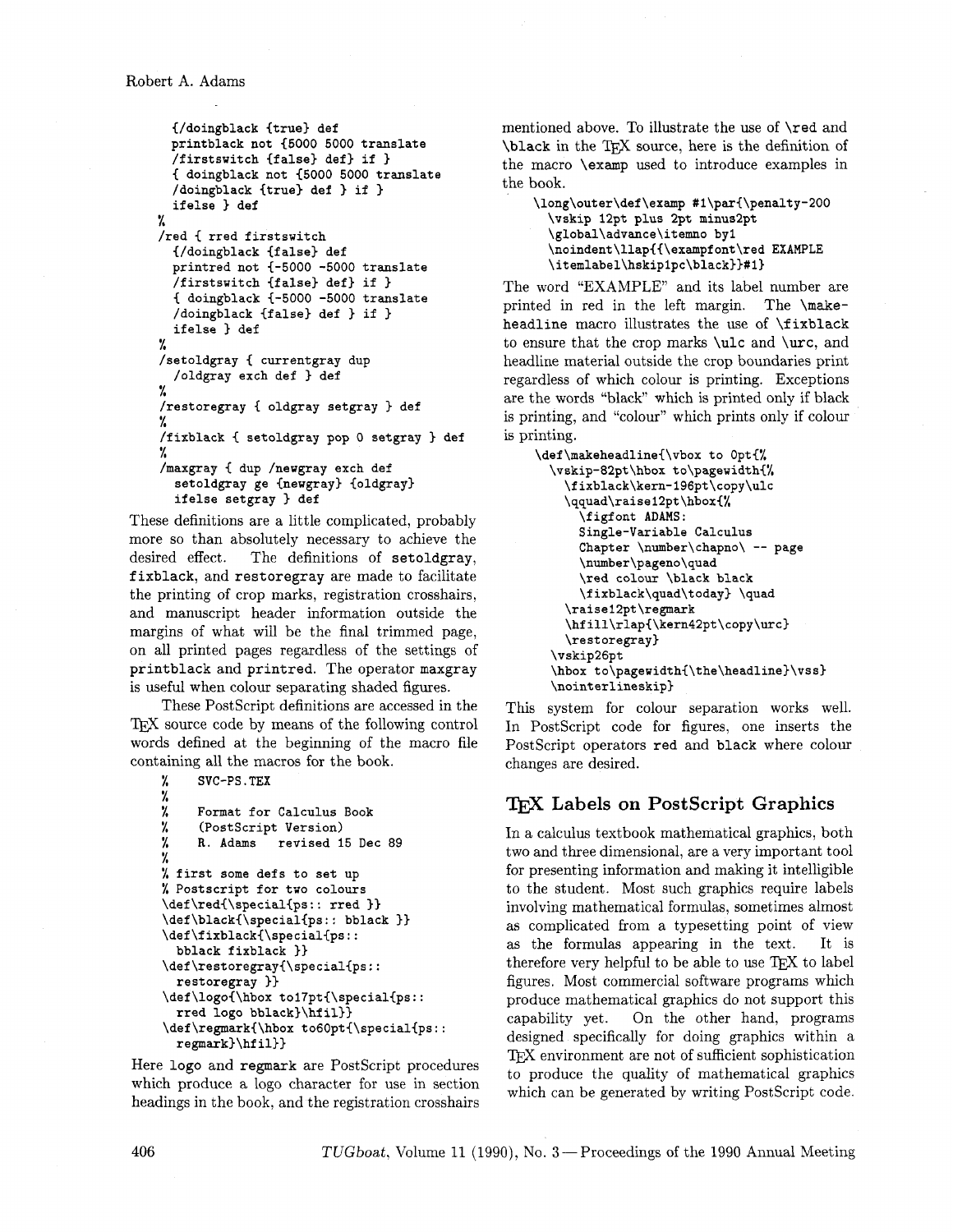I wanted the best of both worlds, and it seemed necessary in this instance to do some actual programming to produce a mathematical graphics package which would produce both PostScript output for the graphic and, simultaneously,  $TFX$  labelling information. Over several previous years I had developed, using Turbo Pascal, a graphics program, MG, which produced a variety of two-dimensional plots of functions and equations as well as lines, vector fields, freehand spline curves and such, and was also able to produce three-dimensional diagrams of curves and surfaces ruled by families of curves. The program produced HPGL output, because I happened to have a Hewlett Packard plotter at the time. Such output was not of suitable quality for publication.

About two years ago my colleague, Dr. Robert Israel (Mathematics Department, The University of British Columbia) took over the MG project and redesigned the user interface, making the program much easier to use, and at the same time much more functional. Meanwhile, I altered the file output of the program to produce, instead of a single HPGL file, two files for each figure created, one a Post-Script description of the graphic, and the other a text file containing labelling information in TFXreadable form. All that was then needed was a TFX \f iginsert macro to pass on the PostScript file in a \special, and read the label file, typesetting the labels at the correct positions.

Specifically, the command

### \figinsert(myfig)

carries out the following operations:

- First it opens the label file myf ig . **lbl** and reads the first two lines, which contain integers giving the width and height of the graphic in points. It builds a vbox with those dimensions and vfills it so that the PostScript currentpoint (from the PostScript driver's point of view) is at the bottom left corner of that box.
- Next it passes the file myfig.ps to the driver with a \special. The PostScript code in myf ig.ps (which is bracketed by a PostScript  $g$ save -  $g$ restore pair) translates the Post-Script origin to the current point and draws the figure.
- Finally the macro processes the remaining lines of the label file in groups of five. These are  $x$ and y coordinates of the position of the label in the vbox, two codes representing the horizontal and vertical justification or centering of the label, and finally the TFX label itself.
- 0 Reading of the label file terminates when a negative x coordinate is read. (MG inserts  $-1$ as the last line of the file.) Here is a list of the *\figinsert* macro. **\newcount\pswidth \newcount\psheight \newcount\justx \newcount\ justy \global\justx=O \global\justy=O \newcount\vpos \newtoks\label \newread\labelfile \newcount\xcoord \newcount\ycoord \newif\ifdoit \newbox\labox**  % **\def\newfiginsert#l{\openin\labelfile=#l.LBL \global\read\labelfile to\pswidth \global\read\labelfile to\psheight \vbox to\psheight pt{\vfill \special{ps:** : **/f irstswitch {true} def** ) **\special{ps: plotfile #i.PS) \special{&i** : :- **printblack not C5000 5000 translate} if 3 \vskip-\psheight pt\ninepoint% \hbox to\pswidth pt{\hss}% \parindent=Opt\offinterlineskip \vpos=o**  % **read in label information \loop \global\read\labelfile to\xcoord**  % **test for end of labelfile \ifnum \xcoord** < **0 \doitfalse \else\doittrue\fi \ifdoit \global\read\labelfile to\ycoord \global\read\labelfile to\justx \global\read\labelfile to\justy \global\read\labelfile to\label \global\setbox\labox=\hbox{\label~**  % **insert he label, suitably justified \advance\vpos by-\ycoord \vskip-\vpos pt \vpos=\ycoord% \hbox to\pswidth pt{\hskip\xcoord pt%**  \hbox to Opt{\ifnum\justx>O\hss\fi% **\vbox toopt{% \ifnum\justy<2\vss\fi% \nointerlineskip\vbox to\dp\labox{\vfil) \nointerlineskip\copy\labox% \nointerlineskip\vbox to\ht\labox{\vfil) \nointerlineskip% \ifnum\justy>O\vss\fi)% \ifnum\justx<2\hss\fi)% \hssl \repeat \special(ps:** : **printblack not {-5000 -5000 translate} if 3 \advance\vpos by-\psheight% \vskip-\vpos pt} \closein\labelfile}**

The \figinsert macro is a low-level one. In practice, figures are inserted by more high-level macros which call \f iginsert to place one or more